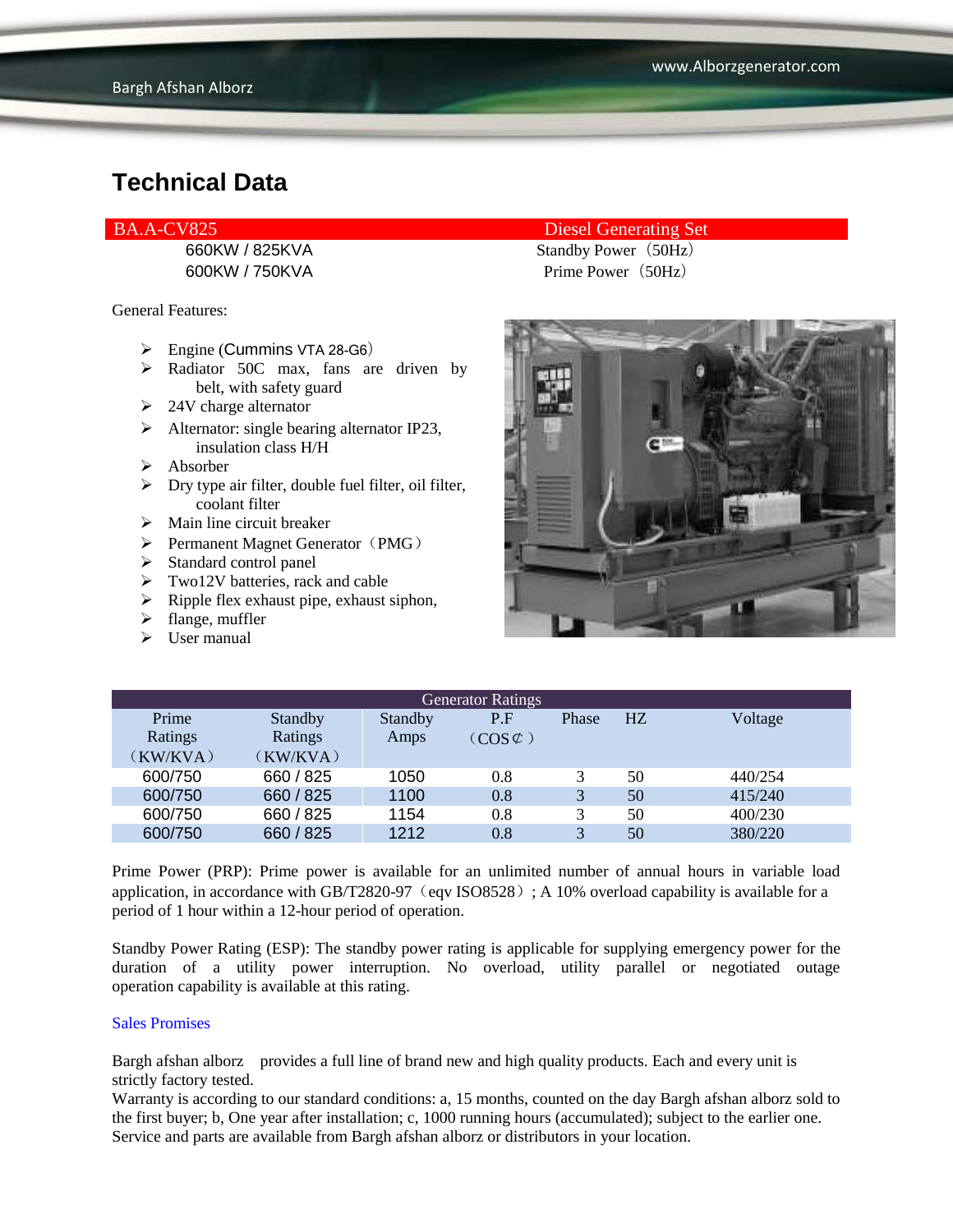1/5Specifications may change without notice

| <b>BA.A-C825</b>                 | <b>Diesel Generating Set</b>                |
|----------------------------------|---------------------------------------------|
|                                  | <b>ENGINE DATA</b>                          |
| Manufacturer / Model:            | Cummins VTA28G6, 4-cycle                    |
| Air Intake System:               | Turbo Charged and Search Refrigerated       |
| Fuel System:                     | Electronic                                  |
| <b>Cylinder Arrangement:</b>     | 12 V type                                   |
| Displacement:                    | 28L                                         |
| Bore and Stroke:                 | $140*152$ (mm)                              |
| <b>Compression Ratio:</b>        | 13.1:1                                      |
| Rated RPM:                       | $1500$ rpm                                  |
| Max. Standby Power at Rated RPM: | 660KW/896HP                                 |
| Governor Type:                   | RSV Mechanical(Std) / Electronic (Optional) |
|                                  | <b>Exhaust System</b>                       |
| <b>Exhaust Gas Flow:</b>         | 132m <sub>3</sub> /min                      |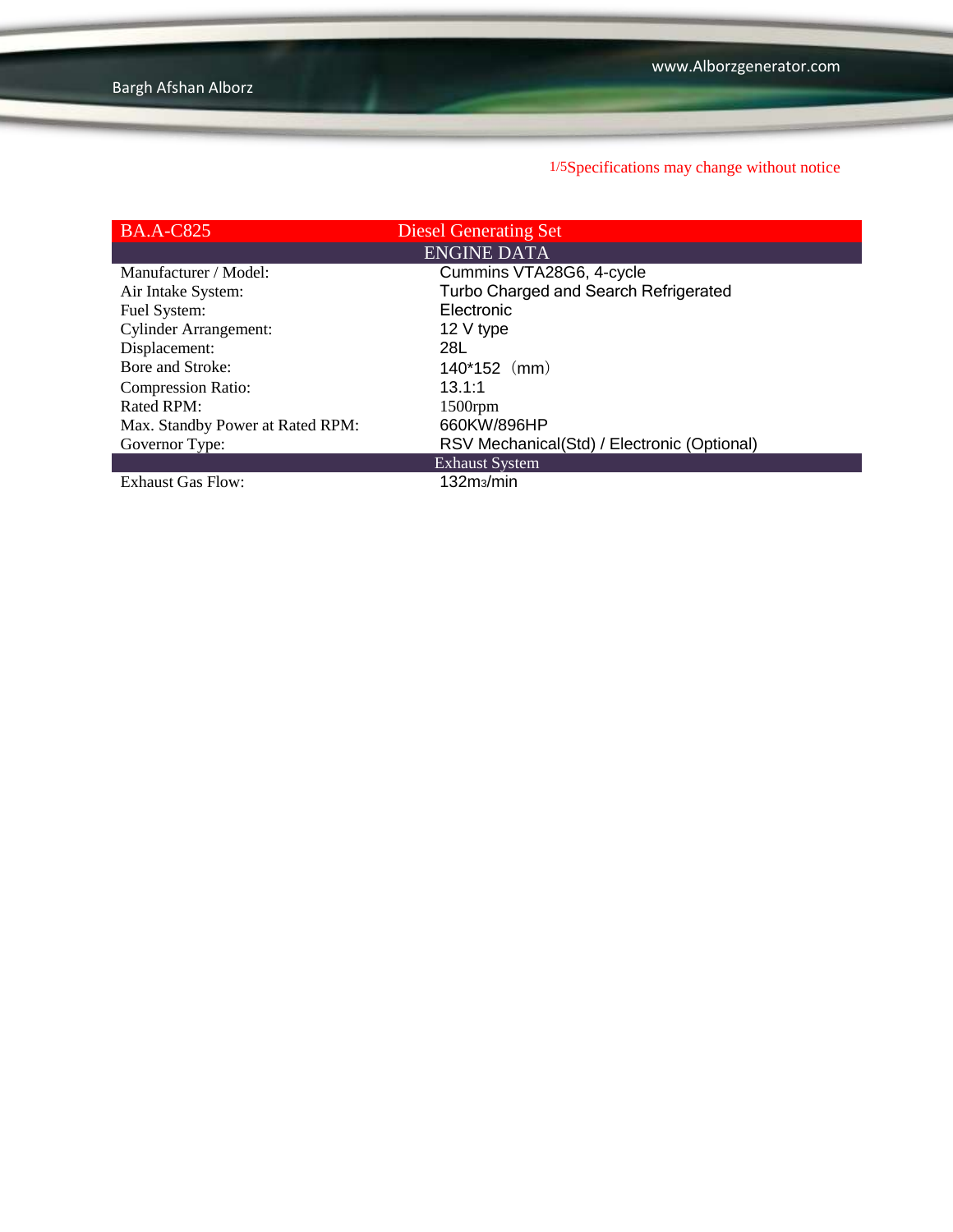Bargh Afshan Alborz

| <b>Exhaust Temperature:</b>    | 489°C                   |  |  |  |
|--------------------------------|-------------------------|--|--|--|
| Max Back Pressure:             | 10kPa                   |  |  |  |
|                                | Air Intake System       |  |  |  |
| Consumption:                   | 58.5m <sub>3</sub> /min |  |  |  |
| Air Flow:                      | 850m <sub>3</sub> /min  |  |  |  |
|                                | <b>Fuel System</b>      |  |  |  |
| 100% (Prime Power) Load:       | $162 \quad L/h$         |  |  |  |
| 75% (Prime Power) Load:        | L/h<br>120              |  |  |  |
| 50% (Prime Power) Load::       | 82<br>L/h               |  |  |  |
| Oil System                     |                         |  |  |  |
| Total Oil Capacity:            | 83L                     |  |  |  |
| Oil Consumption:               | ≤4g/kwh                 |  |  |  |
| Engine Oil Tank Capacity:      | 70L                     |  |  |  |
| Oil Pressure at Rated RPM:     | 400kPa                  |  |  |  |
|                                | Cooling System          |  |  |  |
| <b>Total Coolant Capacity:</b> | 176L                    |  |  |  |
| Thermostat:                    | $82-95^{\circ}$         |  |  |  |
| Max Water Temperature:         | $104$ °C                |  |  |  |
| Tachnical Data                 |                         |  |  |  |

**Technical Data**

2/5Specifications may change without notice

# **Technical Data**

| <b>BA.A-CV825</b>        | <b>Diesel Generating Set</b>                                                               |
|--------------------------|--------------------------------------------------------------------------------------------|
| ALTERNATOR SPECIFICATION |                                                                                            |
|                          | <b>GENERAL DATA</b>                                                                        |
|                          | Compliance with GB755, BS5000, VDE0530, NEMAMG1-22, IED34-1, CSA22.2 and AS1359 standards. |
|                          | Alternator Data                                                                            |
| Number of Phase:         |                                                                                            |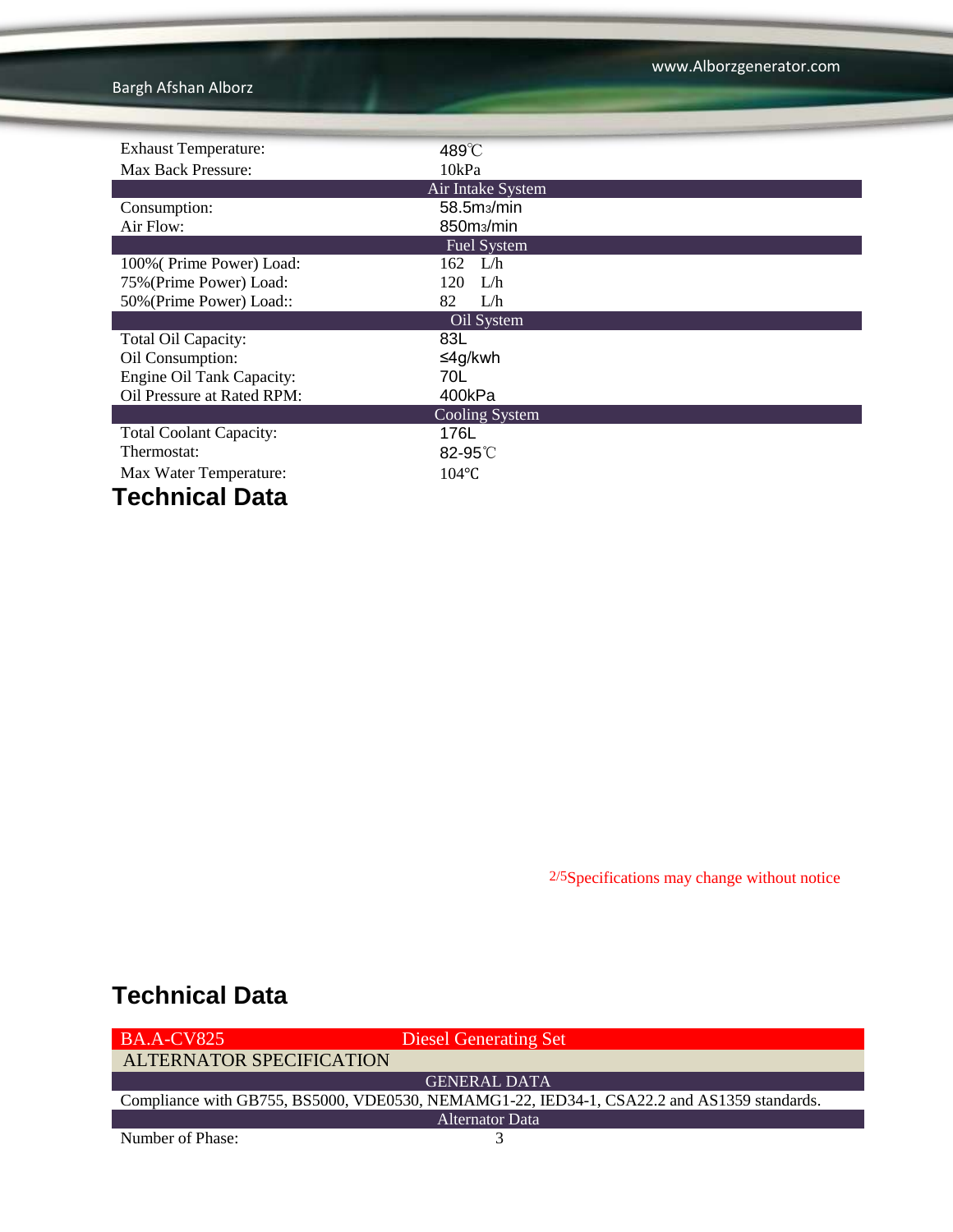| Connecting Type:                                 | 3 Phase and 4 Wires, "Y" type connecting |  |  |
|--------------------------------------------------|------------------------------------------|--|--|
| Number of Bearing:                               |                                          |  |  |
| <b>Power Factor:</b>                             | 0.8                                      |  |  |
| <b>Protection Grade:</b>                         | IP23                                     |  |  |
| Altitude:                                        | $\leq$ 1000m                             |  |  |
| <b>Exciter Type:</b>                             | Brushless, self-exciting                 |  |  |
| Insulation Class, Temperature Rise:              | H/H                                      |  |  |
| Telephone Influence Factor (TIF):                | $50$                                     |  |  |
| THF:                                             | $<$ 2%                                   |  |  |
| Voltage Regulation Steady State:                 | $< +100$                                 |  |  |
| <b>Diesel Generating Set</b><br><b>BA.A-C825</b> |                                          |  |  |
| <b>Alternator Efficiencies:</b>                  | 86.2%                                    |  |  |
| Air Cooling Flow:                                | 0.65m3/s                                 |  |  |
|                                                  | <b>GENERATING SET DATA</b>               |  |  |
| <b>Voltage Regulation:</b>                       | $\geq \pm 5\%$                           |  |  |
| Voltage Regulation, Stead State:                 | $\leq \pm 1\%$                           |  |  |
| Sudden Voltage Warp (100% Sudden Reduce):        | $\leq +25\%$                             |  |  |
| Sudden Voltage Warp (Sudden Increase):           | $\leq$ -20%                              |  |  |
| Voltage Stable Time (100% Sudden Reduce):        | $\leq 6S$                                |  |  |
| Voltage Stable Time (Sudden Increase)            | $\leq 6S$                                |  |  |
| Frequency Regulation, Stead State:               | $\leq 5\%$                               |  |  |
| Frequency Waving:                                | ≤1.5%                                    |  |  |
| Sudden Frequency Warp (100% Sudden Reduce):      | $\leq +12\%$                             |  |  |
| Sudden Frequency Warp (Sudden Increase):         | $\leq$ -10%                              |  |  |
| Frequency Recovery Time (100% Sudden Reduce):    | $\leq$ 5S                                |  |  |
| Frequency Recovery Time (Sudden Increase):       | $\leq$ 5S                                |  |  |

3/5Specifications may change without notice

# **Technical Data**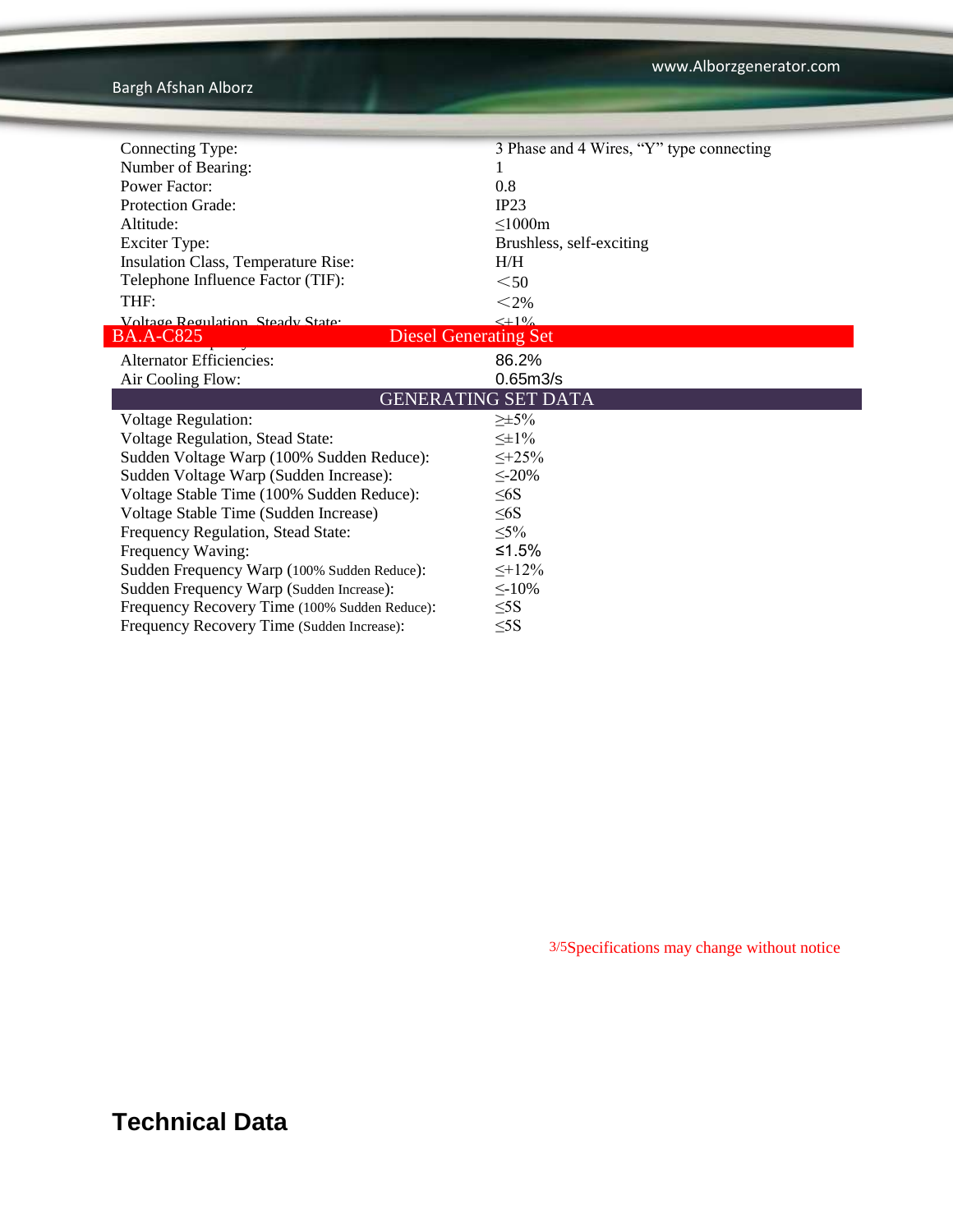Bargh Afshan Alborz

| Options                                                                |                                                                          |                                                                        |
|------------------------------------------------------------------------|--------------------------------------------------------------------------|------------------------------------------------------------------------|
| Engine                                                                 | Fuel System                                                              | <b>Control System</b>                                                  |
| Heater 2KW & 4KW                                                       | Daily Fuel Tank                                                          | Auto Control Panel                                                     |
| Battery Charger 3.5A & 7A                                              | <b>Base Fuel Tank</b>                                                    | Remote Control Panel                                                   |
| <b>BA.A-C825</b>                                                       | <b>Diesel Generating Set</b>                                             |                                                                        |
| <b>Standard Control Panel</b>                                          |                                                                          |                                                                        |
| <b>Anti-Condensation Heater</b><br>Drop CT (For Paralleling)           | Rainproof Type<br>Soundproof Type<br><b>Container Type</b>               | <b>Engine Parts Drawing List</b><br><b>Spare Parts</b>                 |
| Dimension & Weight                                                     |                                                                          |                                                                        |
| <b>Standard Configuration</b><br>(Open Type)                           | With Base Fuel Tank                                                      | Soundproof Type                                                        |
| Overall Size: 4000 (mm)<br>$*1420$ (mm) $*2160$ (mm)<br>Weight: 5890kg | Overall Size: 1800<br>(mm)<br>$*750$ (mm) $*1350$ (mm)<br>Weight: 6800kg | Overall Size: 5800 (mm)<br>$*1620$ (mm) $*2550$ (mm)<br>Weight: 7480kg |

4/5Specifications may change without notice

**Technical Data**